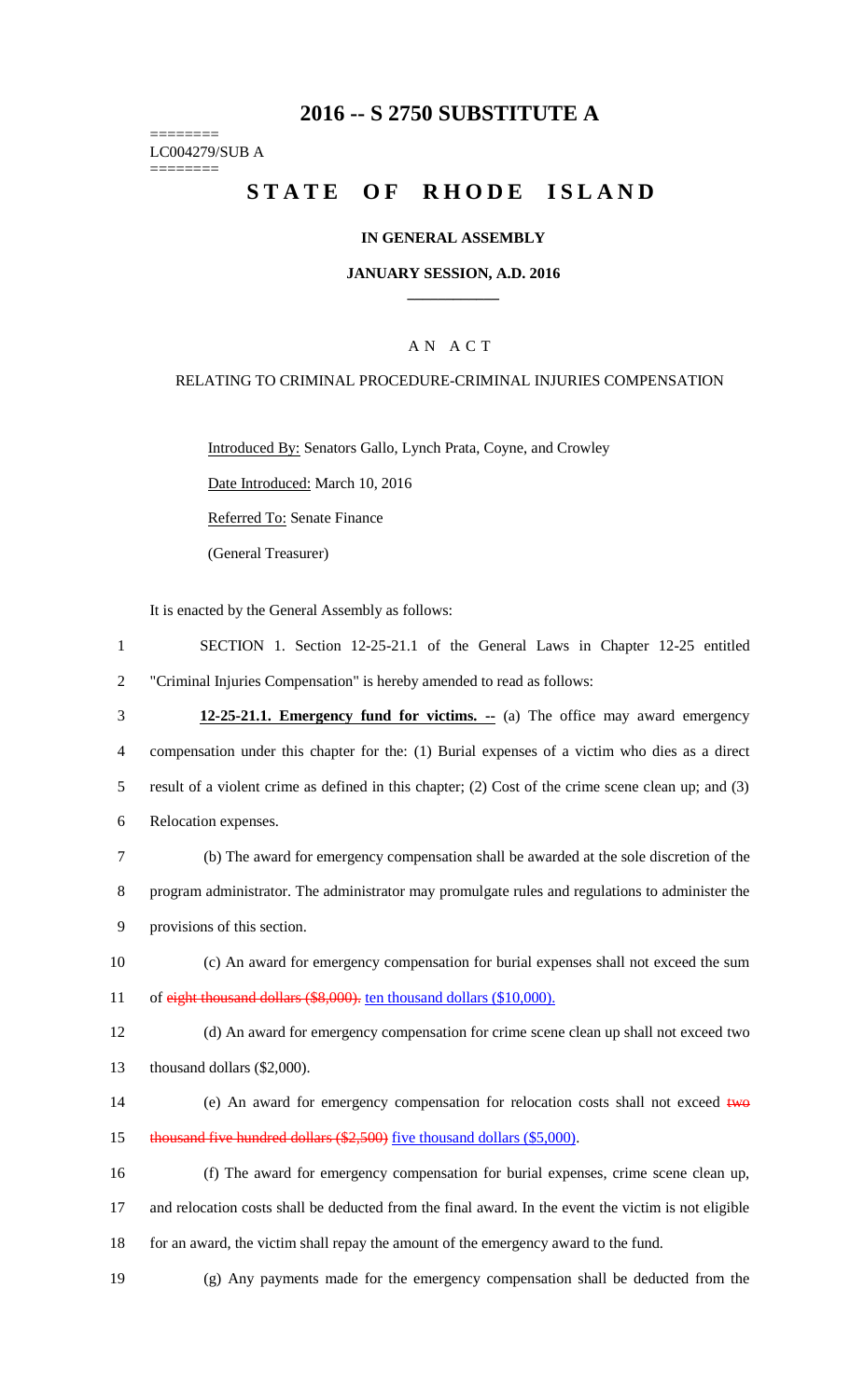- 1 final award. In no event shall the final award exceed the maximum award of twenty-five thousand
- 2 dollars (\$25,000).

 $=$ 

3 SECTION 2. This act shall take effect upon passage.

LC004279/SUB A ========